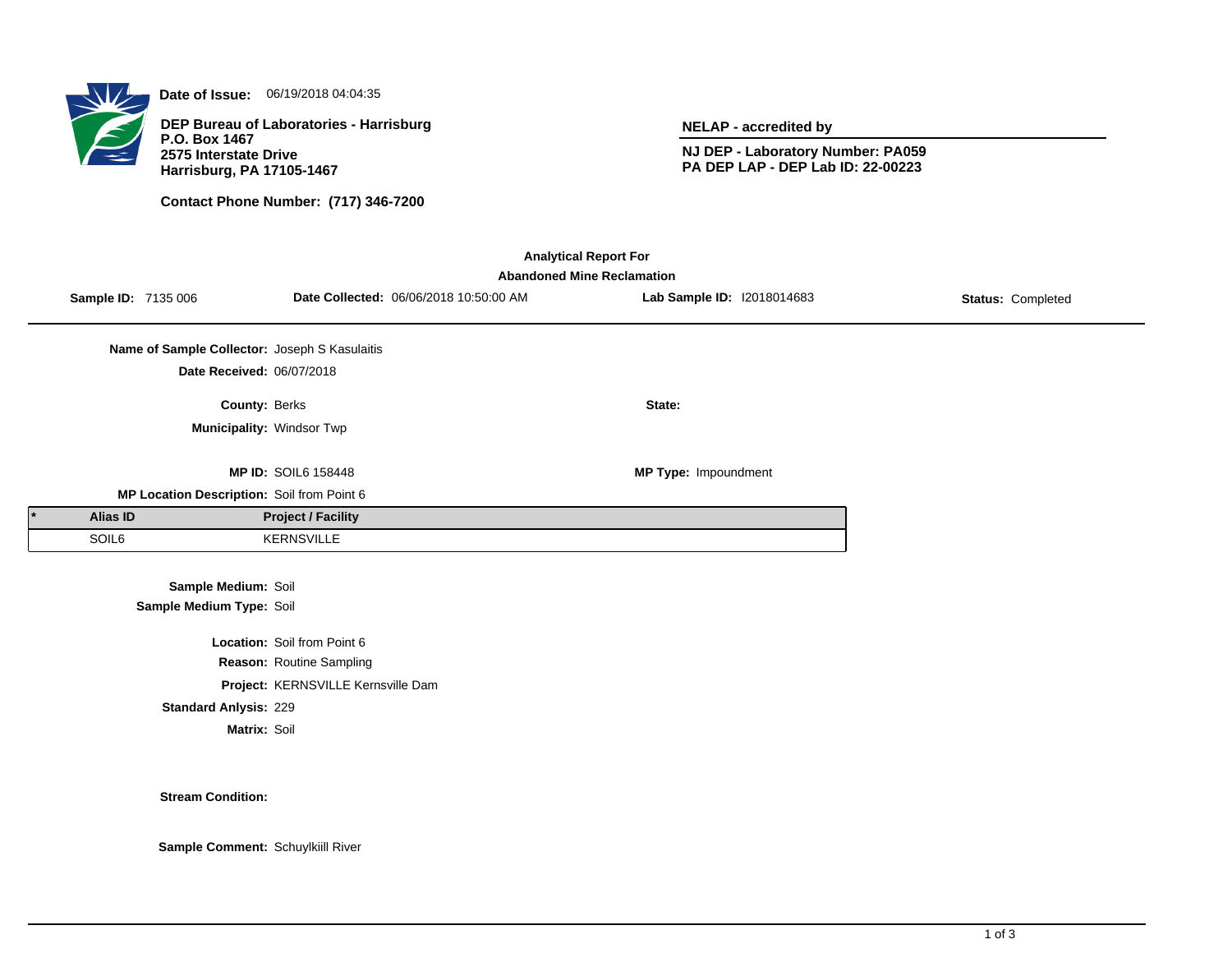## **Analytical Report For Abandoned Mine Reclamation**

| Sample ID: 7135 006                     | Date Collected: 06/06/2018 10:50:00 AM | Lab Sample ID: I2018014683    |                   | Status: Completed  |
|-----------------------------------------|----------------------------------------|-------------------------------|-------------------|--------------------|
| <b>Test Codes / CAS # - Description</b> | <b>Reported Results</b>                | <b>Date And Time Analyzed</b> | Approved by       | <b>Test Method</b> |
| 80002K ACID DIGESTION / ICP ANALYSIS    | 0.0 Each                               | 06/08/2018 12:00 PM           | <b>MBOTTS</b>     | EPA 3051           |
| 46909K2 Antimony, MG/KG Dry WT Basis    | <3.000 MG/KG                           | 06/18/2018 11:13 AM           | <b>SCHOY</b>      | EPA 6020B          |
| 46903K2 Arsenic, MG/KG Dry WT Basis     | 11.500 MG/KG                           | 06/18/2018 11:13 AM           | <b>SCHOY</b>      | EPA 6020B          |
| 90002S ASTM-A H2O Leach*                | 0 Each                                 | 06/12/2018 12:00 AM           | <b>FHUNZIKER</b>  | ASTM D3987-06      |
| 46901K BARIUM, MG/KG DRY WT. BASIS      | 338 MG/KG                              | 06/11/2018 01:41 PM           | <b>MBOTTS</b>     | EPA 6010 D         |
| 46910K2 Beryllium, MG/KG Dry WT Basis   | 3.300 MG/KG                            | 06/18/2018 11:13 AM           | <b>SCHOY</b>      | EPA 6020B          |
| 46022K Boron, MG/KG Dry Wt. Basis       | <60.0 MG/KG                            | 06/11/2018 01:41 PM           | <b>MBOTTS</b>     | EPA 6010 D         |
| 46309K2 Cadmium, MG/KG Dry WT Basis     | 2.100 MG/KG                            | 06/18/2018 11:13 AM           | <b>SCHOY</b>      | EPA 6020B          |
| 46308K CHROMIUM, MG/KG DRY WT. BASIS    | 13.6 MG/KG                             | 06/11/2018 01:41 PM           | <b>MBOTTS</b>     | EPA 6010 D         |
| 46908K2 Cobalt, MG/KG Dry WT Basis      | 283.000 MG/KG                          | 06/18/2018 11:13 AM           | <b>SCHOY</b>      | EPA 6020B          |
| 46257K COPPER, MG/KG DRY WT. BASIS      | 53.700 MG/KG                           | 06/11/2018 01:41 PM           | <b>MBOTTS</b>     | EPA 6010 D         |
| 41032L Hexavalent Chromium dry weight   | <59.97 UG/KG                           | 06/13/2018 03:37 PM           | <b>FVODOPIVEC</b> | EPA 218.6          |
| 41032A Hexchrome ASTM Leach             | < 1.0                                  | 06/13/2018 03:37 PM           | <b>FVODOPIVEC</b> | EPA 218.6          |
| 46258K2 Lead, , MG/KG Dry WT Basis      | 32.700 MG/KG                           | 06/18/2018 11:13 AM           | <b>SCHOY</b>      | EPA 6020B          |
| 46255K MANGANESE, MG/KG DRY WT. BASIS   | 13783 MG/KG                            | 06/11/2018 01:50 PM           | <b>MBOTTS</b>     | EPA 6010 D         |
| 46259K MERCURY, MG/KG DRY WT. BASIS     | <0.300 MG/KG                           | 06/11/2018 02:18 PM           | <b>FHUNZIKER</b>  | <b>EPA 7471B</b>   |
| 46307K2 Nickel, MG/KG Dry WT Basis      | 241.000 MG/KG                          | 06/18/2018 11:13 AM           | <b>SCHOY</b>      | EPA 6020B          |
| 40005K PERCENT MOISTURE IN SOIL*        | 66.65 %                                | 06/08/2018 10:15 AM           | <b>MBOTTS</b>     | <b>SM 2540G</b>    |
| 40006K PERCENT SOLID CONTENT*           | 33.35 %                                | 06/08/2018 10:15 AM           | <b>MBOTTS</b>     | SM 2540G           |
| 40004K Sample Weight, g                 | 0.5000 GRAMS                           | 06/08/2018 12:00 PM           | <b>MBOTTS</b>     | EPA 3051           |
| 46904K2 Selenium, MG/KG Dry WT Basis    | <10.500 MG/KG                          | 06/18/2018 11:13 AM           | <b>SCHOY</b>      | EPA 6020B          |
| 46902K2 Silver, MG/KG Dry WT Basis      | <1.500 MG/KG                           | 06/18/2018 11:13 AM           | <b>SCHOY</b>      | EPA 6020B          |
| 46911K2 Thallium, MG/KG Dry WT Basis    | <3.000 MG/KG                           | 06/18/2018 11:13 AM           | <b>SCHOY</b>      | EPA 6020B          |
| 46912K TIN, MG/KG DRY WT. BASIS         | <60.0 MG/KG                            | 06/11/2018 01:41 PM           | <b>MBOTTS</b>     | EPA 6010 D         |
| 46913K VANADIUM, MG/KG DRY WT. BASIS    | 20.2 MG/KG                             | 06/11/2018 01:41 PM           | <b>MBOTTS</b>     | EPA 6010 D         |
| 40722W WAD Cyanide ASTM Leach ug/Kg     | <0.1799 MG/KG                          | 06/12/2018 08:25 AM           | <b>TVOROBEYCH</b> | EPA KELADA-01      |
| 40719W WAD Cyanide ASTM Leach ug/L      | $< 003$ MG/L                           | 06/12/2018 08:25 AM           | <b>TVOROBEYCH</b> | EPA KELADA-01      |
| 46905K ZINC, MG/KG DRY WT. BASIS        | 575 MG/KG                              | 06/11/2018 01:41 PM           | <b>MBOTTS</b>     | EPA 6010 D         |

The results of the analyses provided in this laboratory report relate only to the sample(s) identified therein. Unless otherwise noted, the results presented on this laboratory report meet all requirements of the 2009 TNI standard. Sample was in acceptable condition when received by the Laboratory. Any exceptions are noted in the report. \* denotes tests that the laboratory is not accredited for

Taru Upadhyay, Technical Director, Bureau of Laboratories